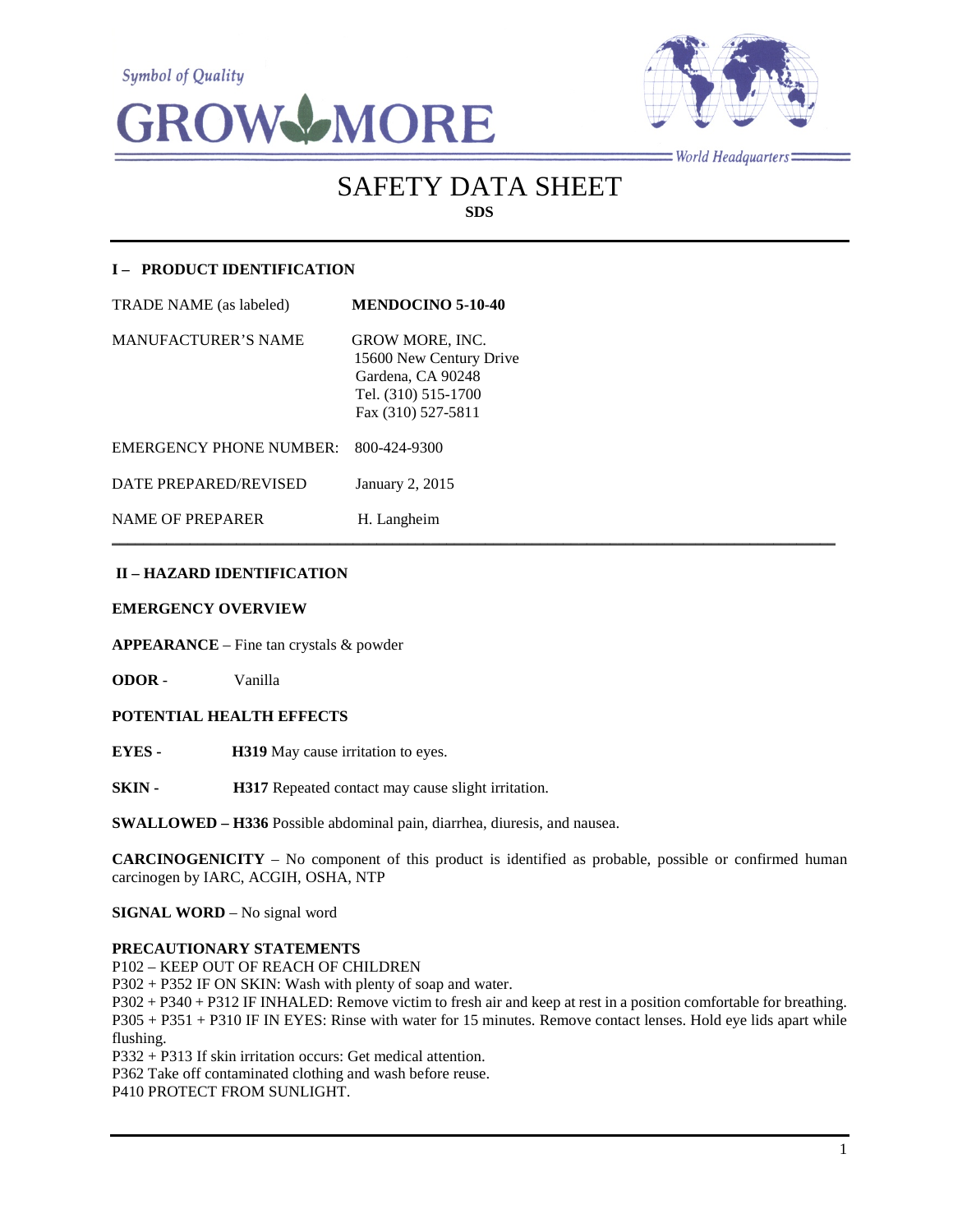| <b>CHEMICAL NAME</b> | CAS No.       | %            |
|----------------------|---------------|--------------|
| Potassium Phosphate  | 7778-77-0     | Trade secret |
| Potassium Sulfate    | 7778-80-5     | Trade secret |
| <b>Boric Acid</b>    | 10043-35-3    | Trade secret |
| Ammonium Molybdate   | 12027-67-7    | Trade secret |
| Magnesium Sulfate    | 7487-88-9     | Trade secret |
| Copper EDTA          | 14025-15-1    | Trade secret |
| Iron EDTA            | 15708-41-5    | Trade secret |
| Manganese EDTA       | 15375-84-5    | Trade secret |
| Zinc EDTA            | 14025-21-9    | Trade secret |
| Calcium EDTA         | $62 - 33 - 9$ | Trade secret |
|                      |               |              |

## **III – COMPOSITION/INFORMATION ON INGREDIENTS**

#### **IV – FIRST AID MEASURES**

Treat symptomatically. Contact poison treatment specialist immediately if large quantities have been ingested or inhaled. No specific treatment.

 $\mathcal{L}_\mathcal{L} = \{ \mathcal{L}_\mathcal{L} = \{ \mathcal{L}_\mathcal{L} = \{ \mathcal{L}_\mathcal{L} = \{ \mathcal{L}_\mathcal{L} = \{ \mathcal{L}_\mathcal{L} = \{ \mathcal{L}_\mathcal{L} = \{ \mathcal{L}_\mathcal{L} = \{ \mathcal{L}_\mathcal{L} = \{ \mathcal{L}_\mathcal{L} = \{ \mathcal{L}_\mathcal{L} = \{ \mathcal{L}_\mathcal{L} = \{ \mathcal{L}_\mathcal{L} = \{ \mathcal{L}_\mathcal{L} = \{ \mathcal{L}_\mathcal{$ 

EYE CONTACT – Wash thoroughly with water for at least 15 minutes. Remove contact lenses. Hold eyelids apart during flushing. Send patient immediately to physician.

SKIN CONTACT – Wipe excess material with dry cloth, removing contaminated clothing and shoes with large amounts of water and soap for at least 15 minutes.

INHALED – Remove from exposure to fresh air. Get medical attention if symptoms occur.

SWALLOWED – Rinse mouth. Drink 2-3 glasses of water and seek medical assistance. Do not induce vomiting or give anything by mouth to an unconscious person. Get medical attention if symptoms occur.  $\mathcal{L}_\mathcal{L} = \{ \mathcal{L}_\mathcal{L} = \{ \mathcal{L}_\mathcal{L} = \{ \mathcal{L}_\mathcal{L} = \{ \mathcal{L}_\mathcal{L} = \{ \mathcal{L}_\mathcal{L} = \{ \mathcal{L}_\mathcal{L} = \{ \mathcal{L}_\mathcal{L} = \{ \mathcal{L}_\mathcal{L} = \{ \mathcal{L}_\mathcal{L} = \{ \mathcal{L}_\mathcal{L} = \{ \mathcal{L}_\mathcal{L} = \{ \mathcal{L}_\mathcal{L} = \{ \mathcal{L}_\mathcal{L} = \{ \mathcal{L}_\mathcal{$ 

## **V – FIRE-FIGHTING MEASURES**

SPECIAL FIREFIGHTING PROCEDURE – Must wear MSHA/NIOSH approved self-contained breathing apparatus. Use abundant amount of water in early stages of fire.

UNUSUAL FIRE & EXPLOSION HAZARD – Dust could can cause explosion.

FLASH POINT – N/A

FLAMMABLE LIMITS – N/A

AUTOIGNITION TEMPERATURE – N/A

SUITABLE FIREFIGHTING MEDIA – Water fog. Foam. Dry chemical powder. Carbon dioxide (CO2). Fine sand \_\_\_\_\_\_\_\_\_\_\_\_\_\_\_\_\_\_\_\_\_\_\_\_\_\_\_\_\_\_\_\_\_\_\_\_\_\_\_\_\_\_\_\_\_\_\_\_\_\_\_\_\_\_\_\_\_\_\_\_\_\_\_\_\_\_\_\_\_\_\_\_\_\_\_\_\_\_\_\_\_\_\_\_\_\_\_\_\_\_\_\_\_\_

### **VI - ACCIDENTAL RELEASE MEASURES**

SPILL RESPONSE PROCEDURE – Use broom or dry vacuum to collect material for proper disposal without raising dust. Prevent entry into waterways, sewers, basements or confined areas. Finish cleaning by spreading water on the contaminated surface and allow to evacuate through the sanitary system.

 $\mathcal{L}_\mathcal{L} = \{ \mathcal{L}_\mathcal{L} = \{ \mathcal{L}_\mathcal{L} = \{ \mathcal{L}_\mathcal{L} = \{ \mathcal{L}_\mathcal{L} = \{ \mathcal{L}_\mathcal{L} = \{ \mathcal{L}_\mathcal{L} = \{ \mathcal{L}_\mathcal{L} = \{ \mathcal{L}_\mathcal{L} = \{ \mathcal{L}_\mathcal{L} = \{ \mathcal{L}_\mathcal{L} = \{ \mathcal{L}_\mathcal{L} = \{ \mathcal{L}_\mathcal{L} = \{ \mathcal{L}_\mathcal{L} = \{ \mathcal{L}_\mathcal{$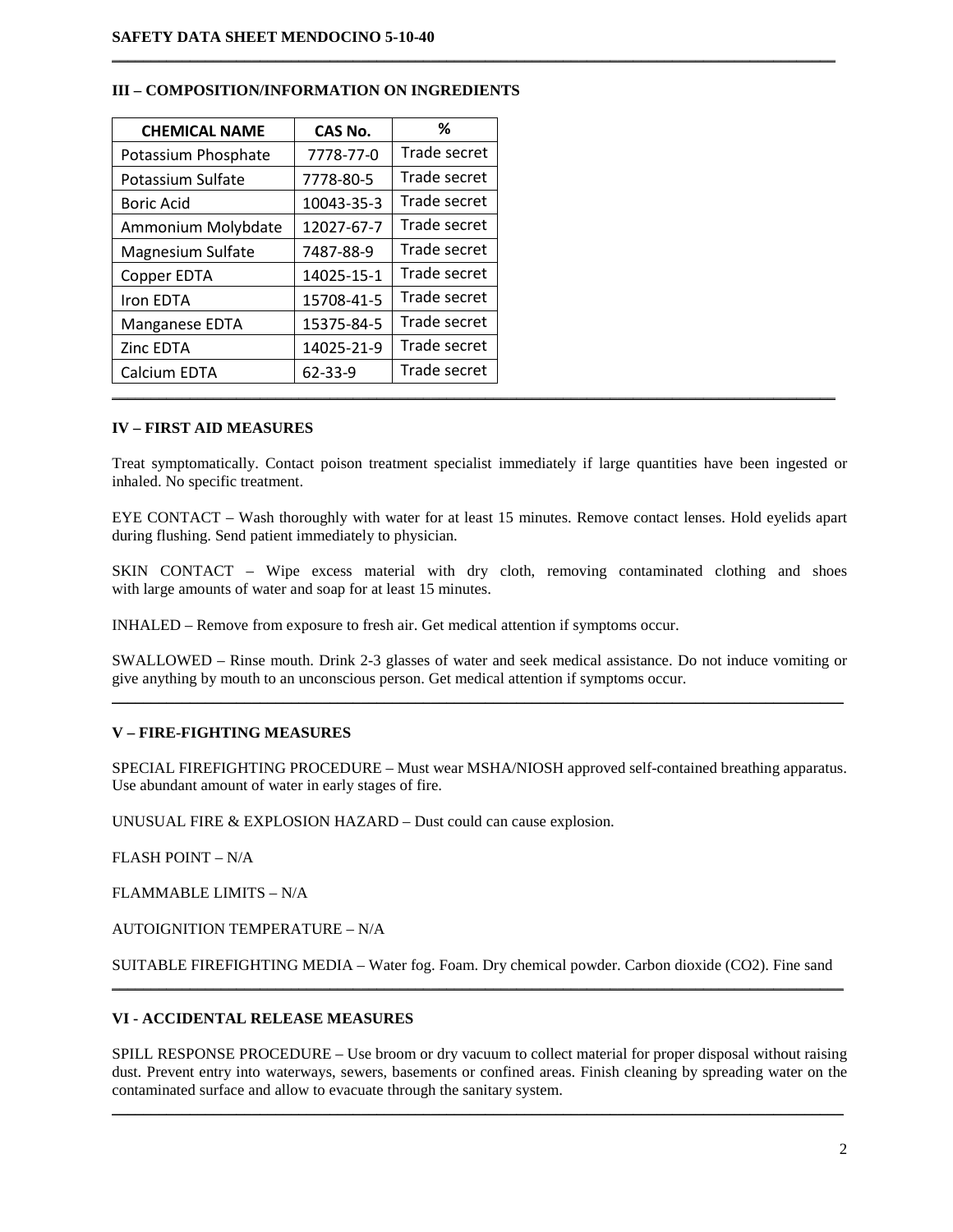## **VII – HANDLING AND STORAGE**

To maintain product quality, do not store in heat or direct sunlight. Use good housekeeping practices such as washing hands with soap after handling. Do not eat, drink or smoke while handling this product. Keep out of reach of children and pets. Do not reuse empty containers.

**\_\_\_\_\_\_\_\_\_\_\_\_\_\_\_\_\_\_\_\_\_\_\_\_\_\_\_\_\_\_\_\_\_\_\_\_\_\_\_\_\_\_\_\_\_\_\_\_\_\_\_\_\_\_\_\_\_\_\_\_\_\_\_\_\_\_\_\_\_\_\_\_\_\_\_\_\_\_\_\_\_\_\_\_\_\_\_\_\_\_\_\_\_\_**

# **VIII – EXPOSURE CONTROLS/PERSONAL PROTECTION**

VENTILATION & ENGINEERING CONTROLS – Local exhaust.

RESPIRATORY PROTECTION – Where dust is generated by the process, MSHA/NIOSH approved respirator is advised in the absence of proper environmental control.

EYE PROTECTION – Safety glasses or face shield where there is a potential eye contact. Safety eyewash station should be accessible within 10 seconds.

**\_\_\_\_\_\_\_\_\_\_\_\_\_\_\_\_\_\_\_\_\_\_\_\_\_\_\_\_\_\_\_\_\_\_\_\_\_\_\_\_\_\_\_\_\_\_\_\_\_\_\_\_\_\_\_\_\_\_\_\_\_\_\_\_\_\_\_\_\_\_\_\_\_\_\_\_\_\_\_\_\_\_\_\_\_\_\_\_\_\_\_\_\_\_**

SKIN PROTECTION – Wear protective work gown, rubber gloves to prevent irritation.

## **IX – PHYSICAL AND CHEMICAL PROPERTIES**

#### **GENERAL INFORMATION**

APPEARANCE – Fine tan crystals & powder

ODOR – Vanilla

BOILING POINT OR RANGE  ${}^{0}$ F – N/A

MELTING POINT OR RANGE  ${}^{0}\text{F} - \text{N/A}$ 

FLAMMABILITY – Non-flammable

EXPLOSIVE PROPERTIES – Non-explosive

pH of 1% SOLUTION – 4.75 – 5

SOLUBILITY IN WATER – Highly soluble (> 80%)

# X **– STABILITY AND REACTIVITY**

STABILITY – Stable under normal conditions of use

CONDITIONS TO AVOID – Extreme heat, wet or damp conditions.

INCOMPATIBILITY – None known

HAZARDOUS DECOMPOSITION PRODUCTS – N/E

HAZARDOUS POLYMERIZATION – Will not occur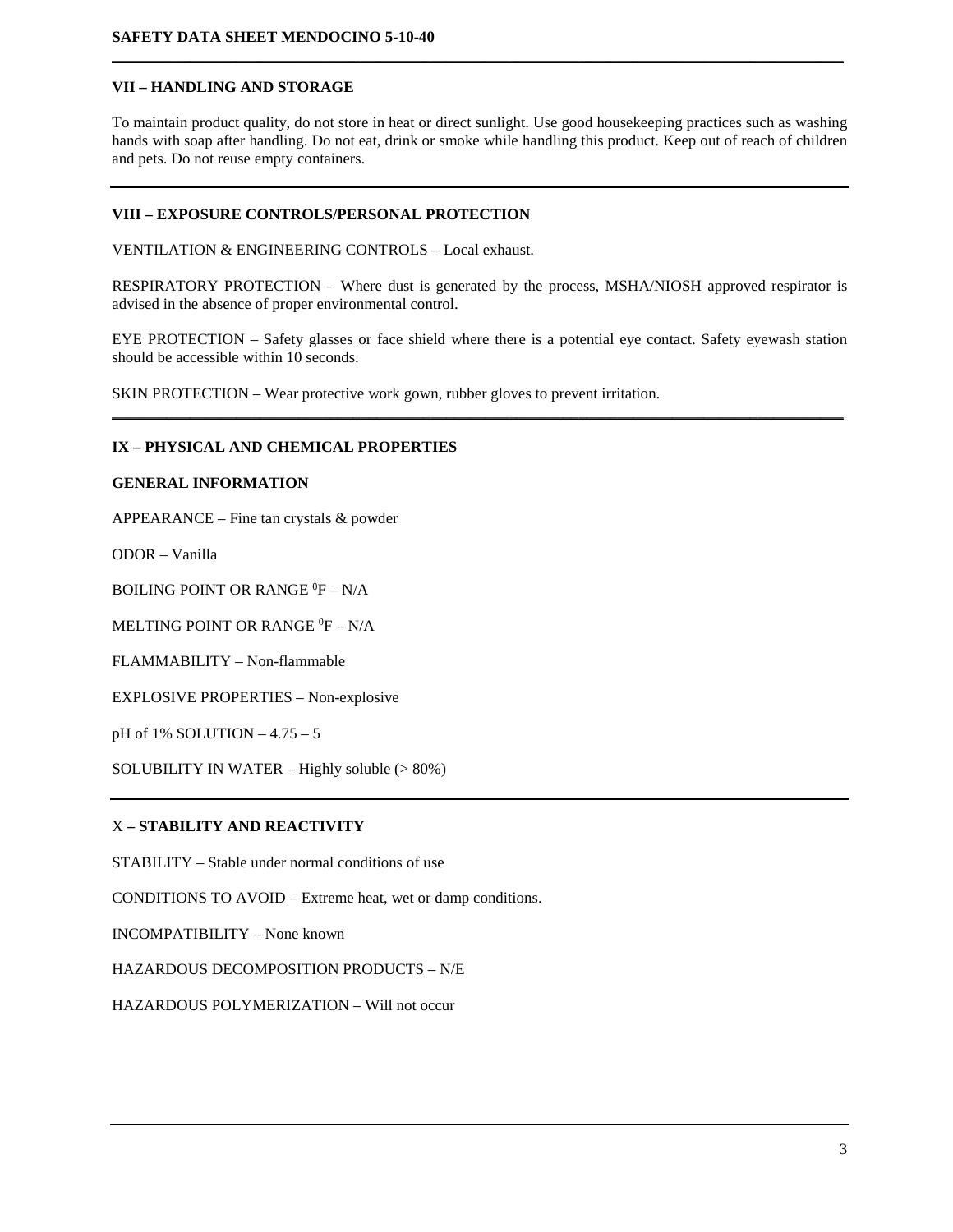# **XI – TOXICOLOGICAL INFORMATION**

ACUTE TOXICITY

SKIN IRRITATION – May cause slight irritation

EYE IRRITATION – May cause slight irritation

SENSITIZATION – None

CHRONIC TOXICITY – None

REPRODUCTIVE EFFECTS – None known

CARCINOGENICITY – This products does not contain any substances that are considered carcinogens by OSHA, NTP, IARC or ACGIH  $\mathcal{L}_\mathcal{L} = \{ \mathcal{L}_\mathcal{L} = \{ \mathcal{L}_\mathcal{L} = \{ \mathcal{L}_\mathcal{L} = \{ \mathcal{L}_\mathcal{L} = \{ \mathcal{L}_\mathcal{L} = \{ \mathcal{L}_\mathcal{L} = \{ \mathcal{L}_\mathcal{L} = \{ \mathcal{L}_\mathcal{L} = \{ \mathcal{L}_\mathcal{L} = \{ \mathcal{L}_\mathcal{L} = \{ \mathcal{L}_\mathcal{L} = \{ \mathcal{L}_\mathcal{L} = \{ \mathcal{L}_\mathcal{L} = \{ \mathcal{L}_\mathcal{$ 

 $\mathcal{L}_\mathcal{L} = \{ \mathcal{L}_\mathcal{L} = \{ \mathcal{L}_\mathcal{L} = \{ \mathcal{L}_\mathcal{L} = \{ \mathcal{L}_\mathcal{L} = \{ \mathcal{L}_\mathcal{L} = \{ \mathcal{L}_\mathcal{L} = \{ \mathcal{L}_\mathcal{L} = \{ \mathcal{L}_\mathcal{L} = \{ \mathcal{L}_\mathcal{L} = \{ \mathcal{L}_\mathcal{L} = \{ \mathcal{L}_\mathcal{L} = \{ \mathcal{L}_\mathcal{L} = \{ \mathcal{L}_\mathcal{L} = \{ \mathcal{L}_\mathcal{$ 

## **XII – ECOLOGICAL INFORMATION**

ECOTOXICITY EFFECTS

MOBILITY – Water contaminating

PERSISTENCE AND DEGRADABILITY – None known

AQUATIC TOXICITY – Might be beneficial to plant life

ADITIONAL ECOLOGICAL INFO – Do not use directly in lakes, ponds and rivers. The product is not classified as environmentally hazardous. However, this does not exclude the possibility that large or frequent spills can have a harmful or damaging effect on the environment. No other adverse environmental effects (e.g. ozone depletion, photochemical ozone creation potential, endocrine disruption, global warming potential) are expected from this component.

\_\_\_\_\_\_\_\_\_\_\_\_\_\_\_\_\_\_\_\_\_\_\_\_\_\_\_\_\_\_\_\_\_\_\_\_\_\_\_\_\_\_\_\_\_\_\_\_\_\_\_\_\_\_\_\_\_\_\_\_\_\_\_\_\_\_\_\_\_\_\_\_\_\_\_\_\_\_\_\_\_\_\_\_\_\_\_\_\_\_\_\_\_\_

\_\_\_\_\_\_\_\_\_\_\_\_\_\_\_\_\_\_\_\_\_\_\_\_\_\_\_\_\_\_\_\_\_\_\_\_\_\_\_\_\_\_\_\_\_\_\_\_\_\_\_\_\_\_\_\_\_\_\_\_\_\_\_\_\_\_\_\_\_\_\_\_\_\_\_\_\_\_\_\_\_\_\_\_\_\_\_\_\_\_\_\_\_\_

## **XIII – DISPOSAL CONSIDERATIONS**

Dispose of within current local and state regulations. No special method required.

## **XIV – TRANSPORT INFORMATION**

**U.S. DEPARTMENT OF TRANSPORTATION - None regulated by DOT** 

#### **XV – REGULATORY INFORMATION**

**TSCA STATUS –** Not determined **OSHA STATUS** – Not listed as hazardous **CERCLA –** None **SARA 313** – No chemical **SARA 302** – None **CALIFORNIA PROPOSITION 65** – Not listed **RCRA –** None